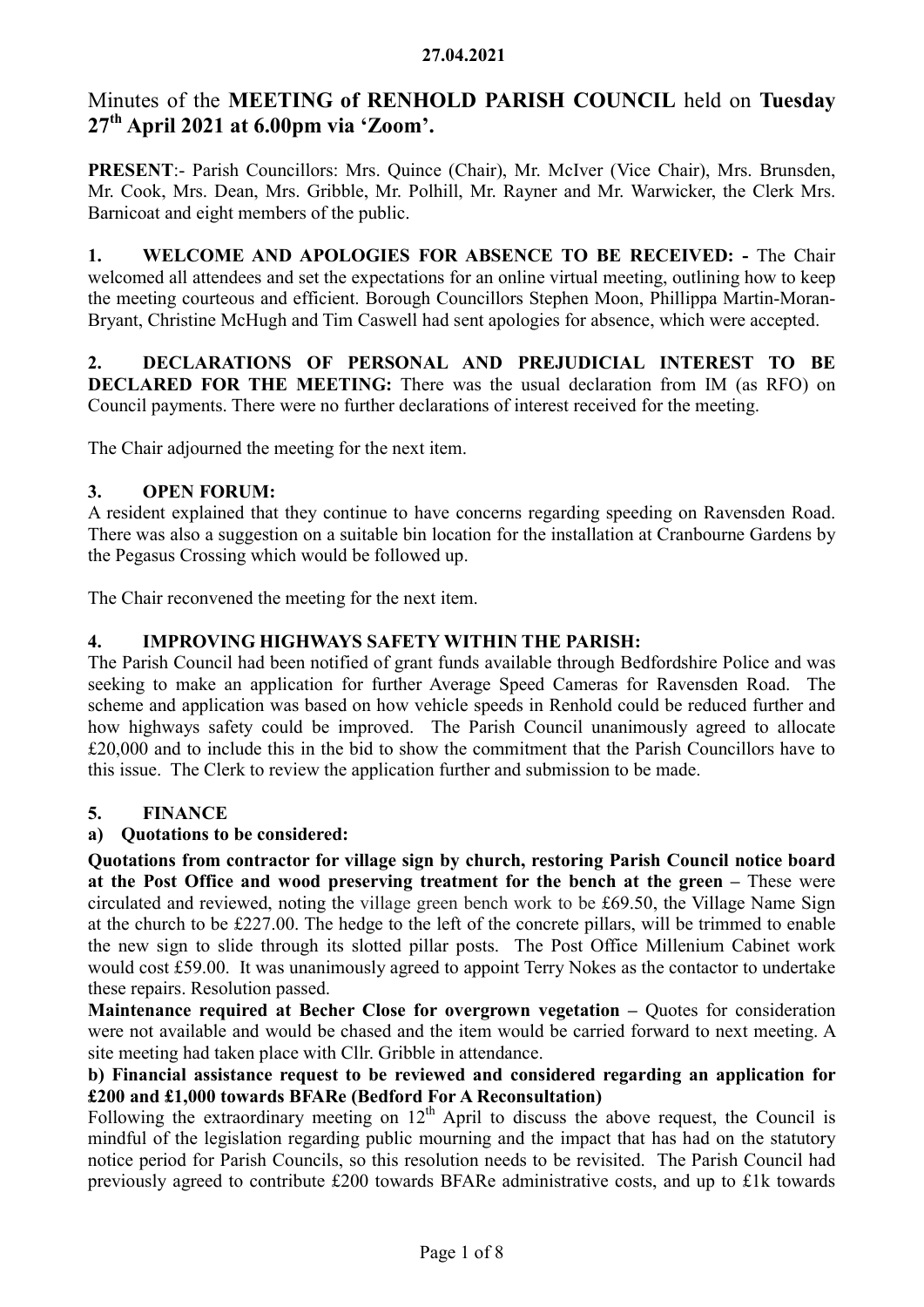exploration into a Judicial Review. It was noted that a Parish Council Grant application form has been completed

It was proposed by Cllr. Quince that a £200 donation towards BFARe administrative costs be made, seconded by Cllr. McIver, seven votes in favour, one against and one abstention, resolution passed. It was proposed by Cllr. Quince that a £1,000 donation towards BFARe exploration of a judicial review be made, seconded by Cllr. Dean, seven votes in favour, one against and one abstention, resolution passed.

Cllrs. Polhill and Warwicker expressed concerns about BFARe not ruling out Route  $B<sup>+</sup>$  as a route alignment that BFARe are supporting.

## c) Invoices to be paid

| Barnicoat Ltd Clerking service March including additional hours                       | £950.22 |
|---------------------------------------------------------------------------------------|---------|
| <b>JCB</b> Printing Village Magazine stapling March                                   | £50.00  |
| <b>JCB</b> Printing EWR flyers                                                        | £145.00 |
| <b>JCB</b> Printing EWR posters                                                       | £42.50  |
| A R Worboys grass cutting SI1498                                                      | £198.00 |
| Andy Muskett Ltd VAS changes                                                          | £57.60  |
| CPRE membership renewal                                                               | £39.00  |
| <b>JCB</b> Printing Village Magazine stapling April                                   | £50.00  |
| Data Protection fee will need paying                                                  | £40.00  |
| Ian McIver Zoom renewal reimbursement                                                 | £119.90 |
| Mr T Wallinger maintenance and repairs to bus shelters and War Memorial slabs £210.00 |         |

As RFO, IM declared an interest in the vote, so did not take part. Councillors agreed to pay the above items. Resolution passed for the payments to be made.

d) Review of drafted Parish Council year accounts for year end 2020/21 ahead of internal audit - These have been completed and supporting documents have been circulated. The accounts are ready to be submitted to the internal auditor. Councillors were in agreement the supporting documents to be submitted to the new internal auditor.

e) Parish Clerk hours – The Council employee registration has been completed. A document showing the clear roles and responsibilities and a review of the financial risk assessment as advised by the external auditors going forward had been circulated. It was unanimously agreed to confirm that the Parish Clerk duties would be 104 hours over the year at SCP 19. Additional support hours will continue to be contracted services. It was noted that the recent increase in Council workload is due to various Renhold items but in particular East West Rail. There is a provision in the budget for additional support when needed.

It was unanimously agreed to approve the role and responsibilities, financial risk assessment and the Clerk hours. Resolution passed.

## 6. PLANNING AND DEVELOPMENT: -

## a) EAST WEST RAIL CONSULTATION UPDATE:

Work has continued with many meetings and ongoing communications, as the Parish Councillors remain committed to working hard to ensure that Renhold residents can engage effectively in this Consultation: the Extraordinary Parish Council meeting to hear residents' concerns, the meeting with the Borough Council representatives and the drop-in session the Parish Council ran last week. It has been brilliant to see so many people from the Parish engaging with and supporting us.

An action plan was collated to divide the Consultation and associated work up into different areas which could then be focused on by different individuals who have so kindly come forward to help. This work will be reviewed and collated to allow a circulation to the whole village, giving residents information and support on how to respond. This will then allow a good three weeks of targeted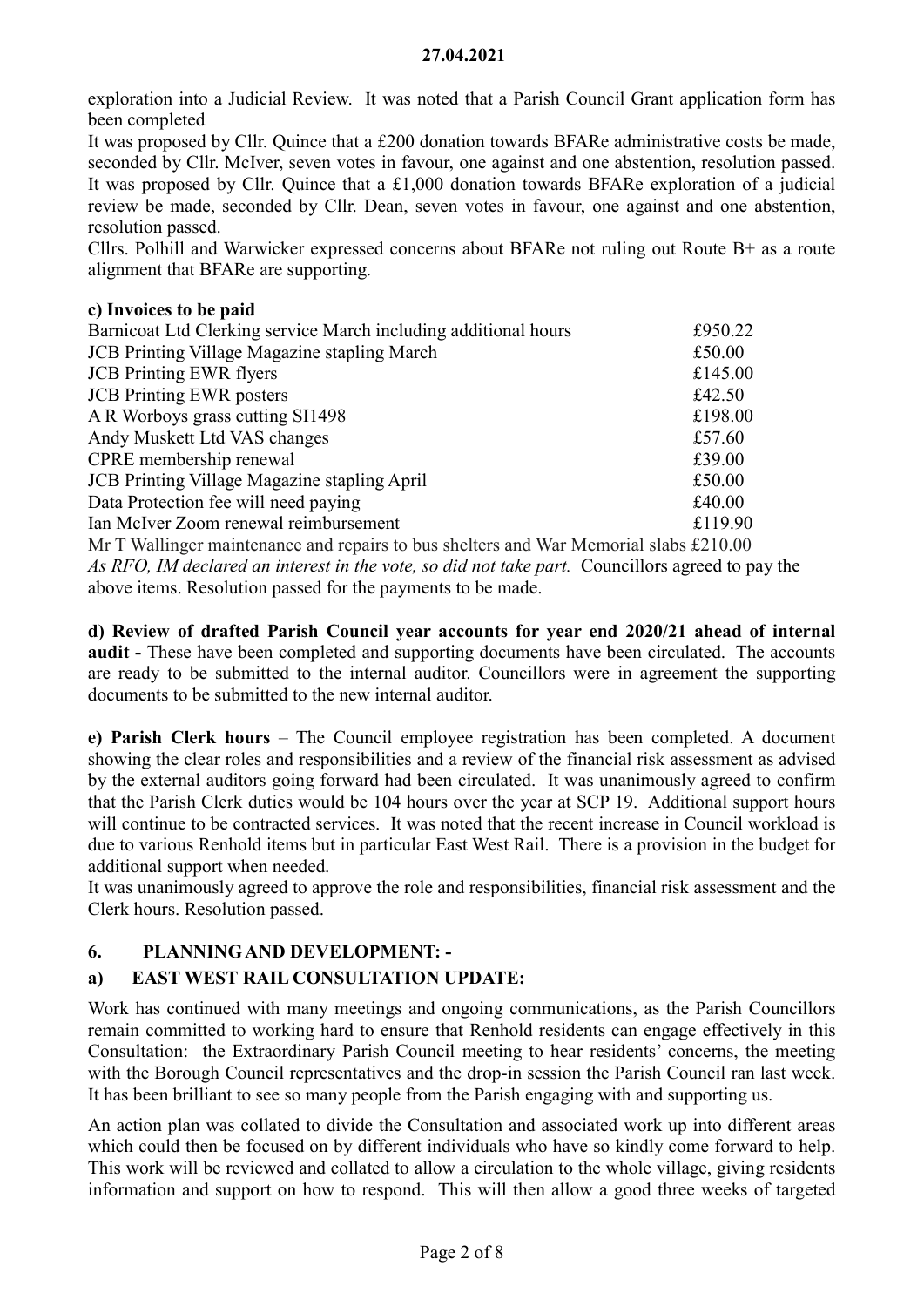letter writing and door knocking and making sure that as many residents as practicable have their say on the proposed routes.

The Parish Council is also circulating regular updates on the various different media platforms.

Cllr. Gribble spoke recently with an East West Rail representative, feeding back that working on trying to improve the EWR communications with individuals. She and Mrs Quince are due to meet with Richard Fuller MP this week to ask for further help. Councillors expressed their grateful thanks to Cllr. Gribble for continuing to keep the pressure on.

The Parish Council is looking to engage appropriate specialist expertise who can review the lengthy and very technical documents that are within the consultation with regard to noise. Two noise consultants were approached. The quotations were outlined. One may have a potential conflict of interest. It was unanimously agreed to appoint David Trow at a cost of up to £3,500 for a thorough review of the consultation document to better understand the noise and vibration implication on Renhold from proposed alignments Route 8 or 9.

## b) Great Barford Neighbourhood Plan consultation

JP declared an interest on this item

Comments submitted to the previous consultation were reviewed. It was agreed by the Council that the previous comments be resubmitted, Clerk to action.

Following the meeting of the Planning Committee on  $26<sup>th</sup>$  April, it is recommended to submit the following the responses to the Borough Council regarding applications 4. c), d), e), and f)

c) APPLICATION No: 21/00747/FUL One and two storey front, side and rear extensions at Three Ways 2A Church End - After detailed discussion, the Committee unanimously agreed to recommend to the Full Council that the Parish Council objects strongly to this application. It was noted that the submitted site location plan is not accurate or up-to-date. No existing block plan has been submitted with the application and no Tree Survey or Arboricultural Impact Assessment have been provided with the application. The reasons for concerns regarding the proposed boundary fencing are the proposed 1.8m high close-boarded timber fencing which is out of keeping with the rural appearance and character of the locality and out of keeping with the openness of the street scene. Existing boundary treatments within the locality include low key, open fencing (e.g. post  $\&$ rail or picket fencing) and/or landscaping. Timber hinged gates are shown on Drawing No. DB/2019-01/10 (Proposed Boundary Fencing). However, the accompanying Planning, Design & Access Statement states "a new electric double gate" is proposed. As per the local authority's previous refusal on the proposed boundary wall, the proposed fencing by reason of its design, height and scale will result in an inappropriate boundary feature, which will be dominant within the street, out of keeping and harmful to the rural appearance of the area, where the predominant characteristic is the open and soft landscaped frontages with low boundary walls. The introduction of a high close-boarded fence would result in an urban feature, failing to reflect the built form in the locality. Insufficient information has also been submitted to ascertain the impact of the development on a mature oak tree in close proximity to the proposed fencing. The tree is considered by the Council worthy of a Tree Preservation Order and provides significant visual amenity to the area. The proposed development would therefore be contrary to Policy 29 (criteria i and ii), Policy 30 (criteria i and ii), Policy 38 i and Policy 39 of the Bedford Borough Local Plan 2030.

With regard to the proposed extensions, the plot represents a focal point at one of the main road junctions of the village. The site is a prominent corner plot and the current modest design of the dwelling visually turns the corner, offering adequate circulation space around the property and positively contributing to the rural character of the area. The proposed extensions would result in a dwelling that covers the entire width of the plot with lack of circulation space and a private amenity garden area that sits solely in front of the property, facing the public highway. The existing property sits comfortably within the plot, respecting building lines and shows a footprint similar to that of neighbouring properties. However, the resultant dwelling would protrude forward of the established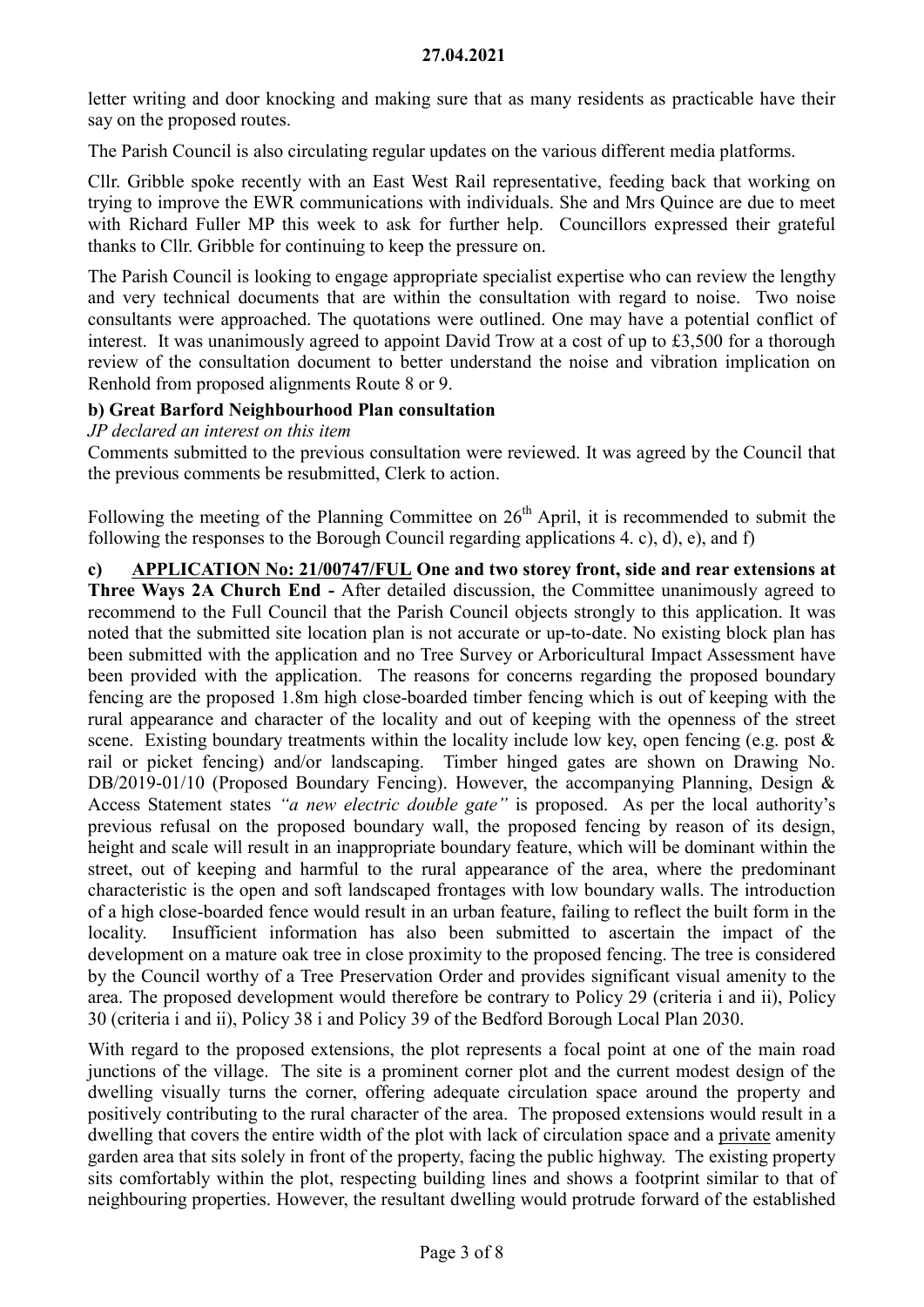building line in Wilden Road, with its design failing to visually turn the corner and therefore being at odds with the character and built form of the area. The proposed extensions, by reason of their scale, form and siting/forward projection beyond the established pattern of development in the locality, would be out of keeping with the built form and harmful to visual amenity. Furthermore, the proposed extensions, by reason of their form, density, massing and design, would fail to respect the size and scale of the original dwelling and would not be subservient to the original dwelling, contrary to the requirements of Policy 30 criteria i and ii and Policy 66 criteria xi. and xii. The proposed extensions would neither result in having a positive relationship with the surrounding area nor integrate well with or complement the character of the area. The proposed extensions, by reason of their scale, siting and form, would have an overbearing impact on neighbouring properties No. 51 and 2b, with the potential to result in loss of light for these two properties, detrimental to the private amenity of the occupiers of Nos. 51 and 2b. The proposed development is therefore contrary to the objectives set out Policies 29 (criteria i and ii), Policy 30 (criteria i and ii), Policy 38 i and Policy 66 xi. and xii of the Bedford Borough Local Plan 2030.

The Parish Council unanimously agreed to submit the above response to the application. Resolution passed.

d) APPLICATION NO: 21/00863/LBC Replacement of selected windows at Top End Farm Cottage, 1A Top End - The Committee unanimously agreed to recommend to the full Council there is no objection to this application. Resolution passed.

e) APPLICATION NO: 21/00806/S73 Two storey rear extension with solar panels to existing and new roofs. including removal of condition 3 attached to 19/02842/FUL to allow for normal glazed (unobscured) and opening windows at Limbers End 61 Wilden Road - The Council unanimously agreed that there should be no change to the original planning decision. The first floor dormer windows in the south side elevation of the extension should contain no means of opening (unless an opening part of the windows is at least 1.7m above the floor level of the room it serves) and the glass should be an obscure glazed type at least level 3 glass as defined in the Pilkington Textured Glass Range. The window as inserted in accordance with those requirements shall be retained. REASON: To safeguard the amenities of the adjoining occupiers and in accordance with saved Policy 30 of the Bedford Borough Local Plan.

f) APPLICATION NO: 21/00950/FUL single storey porch extension and new gates/railings at 2 Silverburn Close - The Committee had reviewed the supporting information but it was unclear if this application would set a precedent with new railings, so Cllr. Brunsden undertook a site visit and the feedback was discussed. The Council unanimously agreed to object to the application as the proposals will change the parking of vehicles at this property, and will bring changes right onto the street boundary which is concerning, the main concern being that vehicles will be forced onto the road to park, and kerb side parking is already a problem in this area. There are no railings in this part of the development, so there are also concerns it will set a precedent.

7. MINUTES OF THE LAST MEETINGs It was resolved to approve the minutes of the Parish Council Meeting on 17th March, the Extraordinary Parish Council Meeting on 12th April, the Annual Parish Electors' Meeting on 22nd April and the Planning Committee Meeting 26th April. Minutes to be signed by the Chair as a true and accurate record.

## 8. CORRESPONDENCE AND INFORMATION RECEIVED: -

NALC Events Bulletin emails Age Partnership email promoting services BBC Planning weekly list email Village newsletter copy Online playgrounds promotional information BRCC e-bulletin newsletter CPRE update emails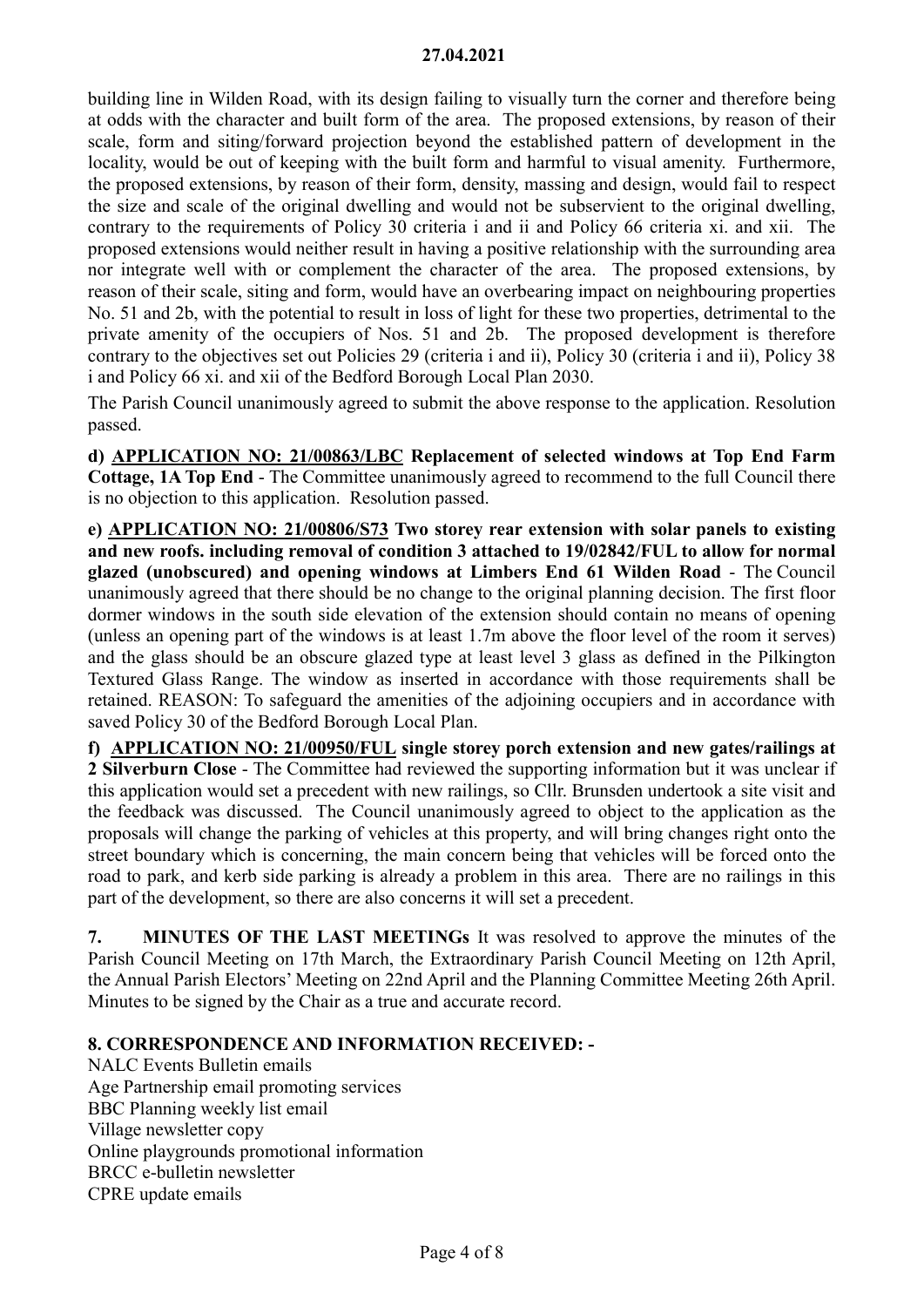Bank statements Crime statistics - forwarded to all ERTA Voluntary Transport email Beds Police newsletter BBC Weekly Licensing list BBC letter acknowledging receipt of planning comments Village magazine article communications Beds Police crime statistics – circulated Parish Council website communications uploading documents NFP Workshops bid writing information Neighbourhood Plan Working Group communications Renhold parish VAS data summary for March 2021 – forwarded on BBC Planning Officer communications regarding extension for Parish Council comments submission – Planning Committee notified BBC Officer communications regarding Odin Close replacement dog bin lid and request for new bin by the crossing at Cranbourne Gardens Morelock communications regarding additional solar panel units ERTA Voluntary Transport email communications – forwarded relevant ones on to Councillors BBC Officer communications regarding East West Rail meeting with Mayor and Cllr Headley A R Worboys communications regarding public liability certificate Bedfordshire Police Fund application communications Resident reporting concerns over Ravensden/Renhold Brook and removal of hedgerow raised at April extraordinary meeting – responded to PCC Elections 2021 Resident request to be added to the village circulation list – responded to Resident request to be added to the village circulation list – responded to Resident request to be added to the village circulation list – responded to Resident request to be added to the village circulation list – responded to Resident request to be added to the village circulation list – responded to Resident request to be added to the village circulation list – responded to BATPC Crisis Management - free Breakthrough Communications webinar Renhold Parish Council - AGAR 2020/21 – circulated BBC Grass Cutting Contribution – responded to BATPC Practitioner's Guide, Virtual Meetings, and goodbye AGAR 2020/21 - revised guidance document EWR Central Section consultation opens - circulated Latest information on the Bedford electoral review Read the latest insights from Came & Company Local Council Insurance Bedfordshire Police Road Safety Fund 2021/22 – forwarded to all Various resident requests to join the April extraordinary Parish Council meeting – responded to CPRE Bedfordshire Briefing Document: EWR consultation – circulated HRH The Duke of Edinburgh: Bedfordshire Book of Condolence BBC Reminder - Bedford Borough Local Plan Consultation - forwarded Resident communications regarding area at Becher Close with overgrown vegetation – responded to Feedback notes from BFARe meeting with ministerial representative – circulated Copied into communication regarding footpath on Green End and village street signs reported to BBC Enquiry from Cople Parish Council regarding Vehicle Activated Signs – responded to BBC Officers feedback of items from meeting regarding safeguarding Salph End from future development

Resident communication with concerns over speeding in Green End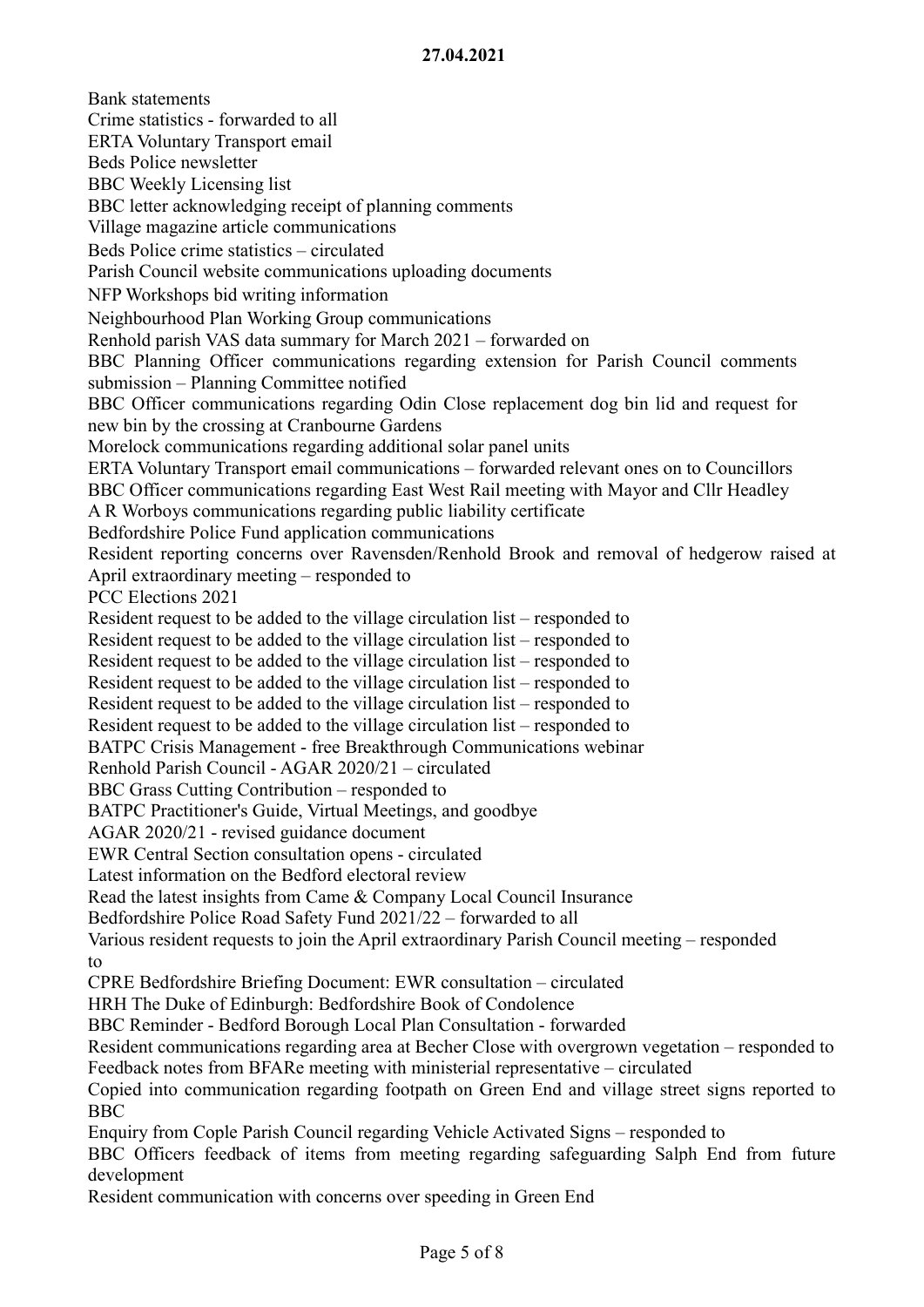Resident communication regarding Route E Clapham Green to The Eversdens – responded Councillor feedback to safety improvements to the A421 Resident concern regarding encroachment of Public Bridleway 9 - Hookhams Lane, Renhold – responded to, Cllr. Moon engaged with Resident concern regarding Bungalows at the Three Horse Shoes site, Renhold – responded EWR consultation message from BFARe (Mike Barlow) Zoom renewal notification – payment at meeting Willington Neighbourhood Development Plan Consultation - circulated Invitation from HM Lord-Lieutenant of Bedfordshire to the Good Governance Webinar: Tuesday 27th April 2021 BRCC Community Led Housing Support Great Barford Neighbourhood Development Plan Consultation Lloyds Bank communications regarding electronic banking Police communications graffiti inside bus shelter at Green End, Renhold Resident communications EWR Consultations and the BBC – responded to Inspector Ed Finn communications regarding Bedfordshire Road Safety Fund Annual parish electors invite responses – responded to HMRC PAYE Employers registration Newsletter from the OPCC - April 2021 Don't forget to register for the upcoming meeting | East West Rail Andy Muskett Ltd rotation communications Resident communications regarding road and traffic in Renhold – responded Resident communication The East West Rail Company Launch Consultation - circulated Data Protection fee - Reminder to renew ICO:00016499574 Resident communication East -West Rail route – responded BBC Officer communications EWR Meetings with the Mayor - circulated Resident communication response to East West Rail consultation – responded Resident communication response to East West Rail consultation – responded Resident communication response to East West Rail consultation – responded Resident communication Remember: Renhold Matters to Us - Facebook information Resident communication uploading Parish Council Meetings on to YouTube CPRE Bedfordshire Briefing Document: EWR consultation NALC clarity on HRH Edinburgh period of mourning Resident communication response to East West Rail consultation – responded Resident communication EWR Rail – Media BBC first precept payment received Resident communication response to East West Rail consultation – responded Resident communication response to East West Rail consultation – responded Resident thanks following extraordinary meeting - responded Resident communication response to East West Rail consultation – responded Resident communication response to East West Rail consultation – responded Resident communication response to East West Rail consultation – responded Communications VAS poles for Renhold installation UPDATE: Important roadworks information: A421 Black cat roundabout to Elstow: Drainage renewal - circulated The County of Bedfordshire Service of Thanksgiving for His Royal Highness The Prince Philip, The Duke of Edinburgh Councillor communications regarding flooding by Aspires Resident communication response to East West Rail consultation – responded Resident communication response to East West Rail consultation – responded Resident communication response to East West Rail consultation – responded Resident expression of thanks for work with East West Rail – responded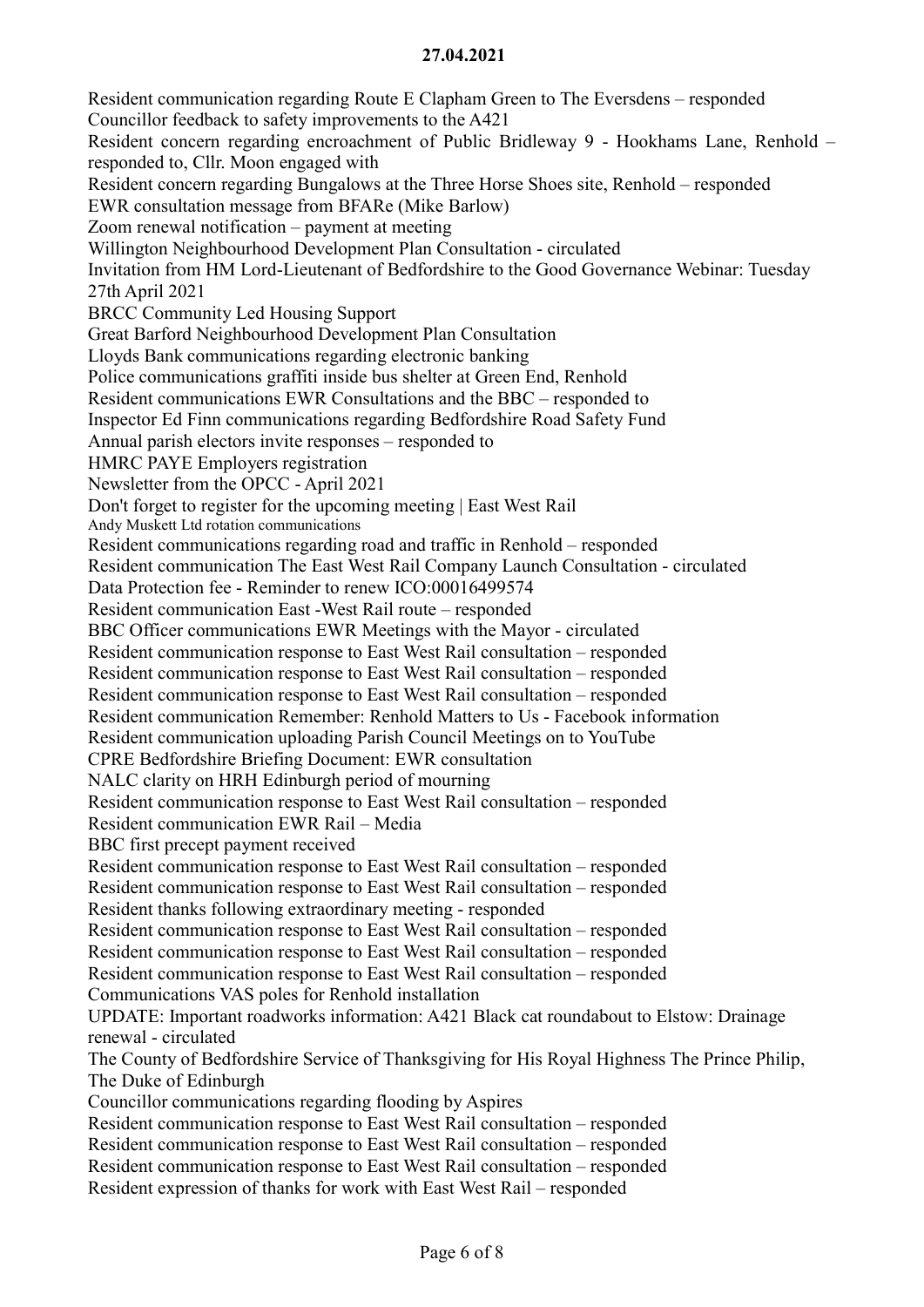CPRE Bedfordshire - Guide to EWR Consultation Feedback Form Resident communication East West Rail Consultation - Renhold Parish Council Assistance Communications regarding Rights of Way survey Neighbourhood Plan Working Group – update circulated BBC The Climate Change Fund available for community buildings – forwarded to village buildings Renhold Village Hall Reopening communication – responded Communications regarding East West Rail and Great and Little Early Grove-Ancient Woodland-Resident communication regarding 21/00654/LDE 25 Top End Resident communication response to East West Rail consultation – responded BBC Kimbolton Road Culvert parapet repairs information - circulated Resident communication regarding 'Stop East West Rail Poster' Quotations from contractor for Parish Council works

Clerk outlined some items for information only:

- Planning responses submitted to Local Authority.
- Representation made at the Borough Council planning committee meeting regarding 6A Green End by Cllr. Quince and Ward Councillor Moon.
- The Planning Committee has requested if the Committee is appointed, for the full Council to consider a policy for the Committee members where possible to undertake a planning site visit ahead of future Committee meetings. There also to be an approach to the applicant and the neighbouring properties either side of the application to enable Committee members to better understand the potential proposals and any impacting factors to aid the consideration at future Committee meetings. These items to be included in the Terms of Reference review scheduled for the May Parish Council meeting.
- The Planning Committee discussed the potential engagement of a planning consultant on a retainer basis to assist the Parish Council with responses to planning applications, as the Committee feel it is important to show Renhold Parish Council engage robustly in the planning consultation process. This to be looked into by Cllr. Quince and fed back into the May full Parish Council meeting considerations.
- Online banking forms were submitted, written confirmation received, user details also received. Awaiting card reader pack for logging in, this has been chased.
- Asset register was updated.
- Standing Orders and Financial Regulations review ongoing.
- Insurance renewal future meeting item.
- Invoice to be raised with Borough Council for  $£100.00$  for external audit costs incurred ongoing.
- Litter pick date to be rearranged.
- Odin Close dog waste bin replacement lid fitted.
- Asset inspections undertaken.
- Delivery received of the Morelock two additional solar panels.
- Following site visit by Bedford Borough Officer and a Parish Councillor a new bin has been sighted by the Pegasus crossing at Cranbourne Gardens. Its location was determined by the Local Authority and the requirements to ensure the refuse collectors' safety.